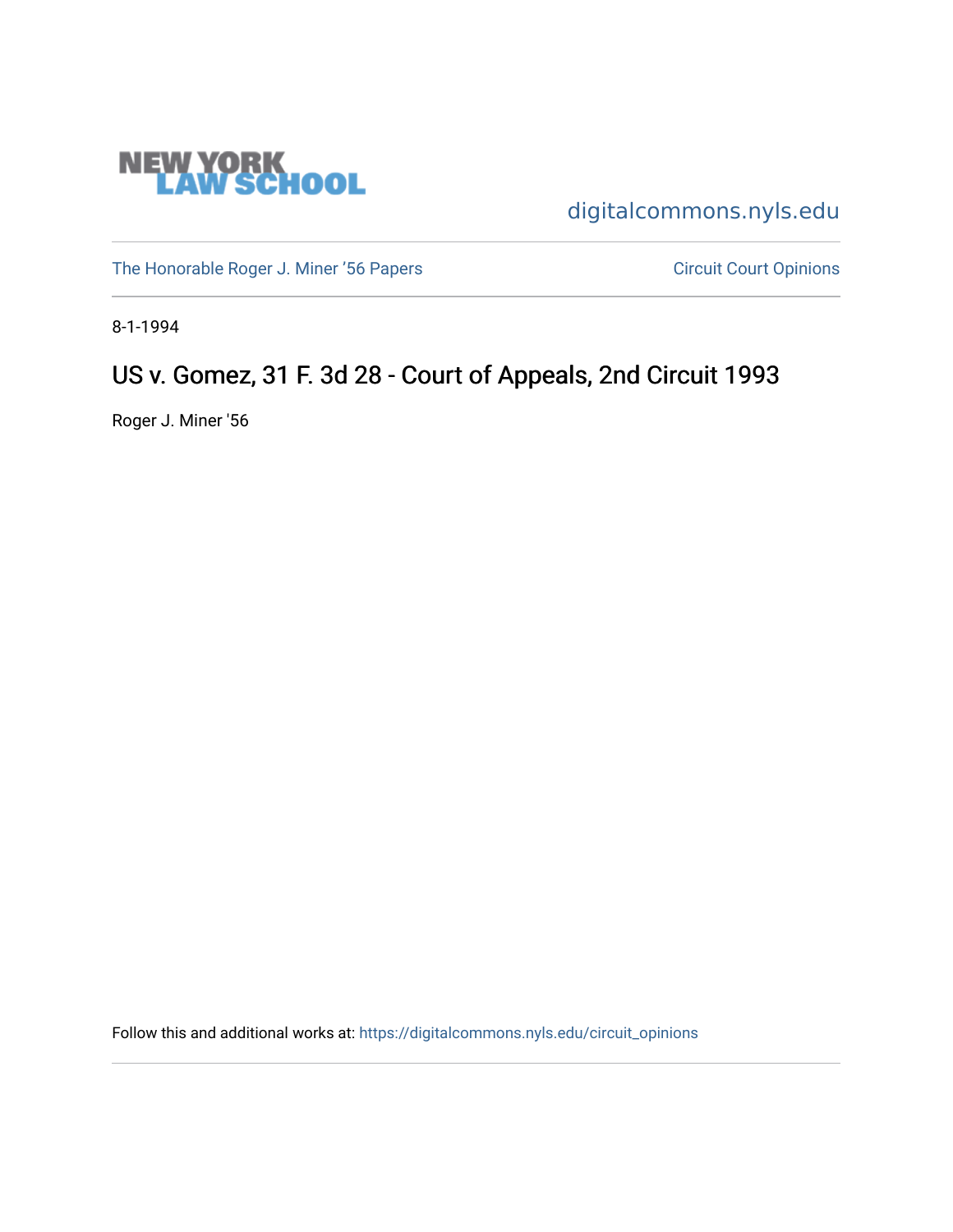#### **31 F.3d 28 (1993)**

#### **UNITED STATES of America, Appellee,**

#### **v.**

### **Carmen GOMEZ, Defendant, Natanael Cuevas, Defendant-Appellant.**

No. 476, Docket 93-1266.

#### **United States Court of Appeals, Second Circuit.**

Argued November 18, 1993. Decided November 19, 1993. Filed August 1, 1994.

[29](#page-1-0) [\\*29](#page-1-0) Leonard J. Levenson, II, New York City, for defendant-appellant.

<span id="page-1-0"></span>Andrew S. Dember, Asst. U.S. Atty., New York City (Mary Jo White, U.S. Atty., S.D. of N.Y., John W. Auchincloss II, Asst. U.S. Atty., of counsel), for appellee.

Before: LUMBARD, PIERCE and MINER, Circuit Judges.

<span id="page-1-2"></span>PER CURIAM:[\[\\*\]](#page-3-0)

### **I.**

Defendant-appellant Natanael Cuevas appeals from a judgment entered on April 1, 1993 in the United States District Court for the Southern District of New York (Stanton, J.), after a plea of guilty, convicting him of conspiracy to commit fraud, in violation of 18 U.S.C. § 371, sentencing him to a six-month term of imprisonment, to be followed by a two-year term of supervised release, and imposing a \$50 special assessment. The district court refused to make a two-level downward adjustment for minor participation, *see* U.S.S.G. § 3B1.2, and used a \$32,000 loss figure to compute Cuevas' offense level, *see id.* § 2F1.1. For the reasons that follow, we affirm.

### <span id="page-1-1"></span> $^{30}$  $^{30}$  $^{30}$   $\star$  30 **II.**

In June of 1991, the Government commenced a large-scale investigation into the drug diversion business. Cuevas was a "first-level diverter" who purchased legally issued prescription drugs from Medicaid recipients. First-level diverters, such as Cuevas, then would repackage the drugs in plastic bags and other containers without lot numbers or expiration dates. The drugs then were sold to "high-level diverters" who in turn sold their inventories to other high-level diverters or directly to pharmacists throughout the metropolitan New York area. The pharmacists then would dispense the drugs at retail prices to unsuspecting consumers.

In June of 1992, the Government swore out a complaint for the purpose of securing arrest warrants for seventy-five individuals for various offenses arising out of its drug diversion investigation. An affidavit submitted by FBI Special Agent Jaclyn Zappacosta in support of the complaint supplied information regarding approximately thirteen first-level diverters, including Cuevas and co-defendant Carmen Gomez. The Government also provided information regarding approximately sixteen high-level diverters. The affidavit detailed various sales of diverted prescription drug sales made by Cuevas and Gomez to a confidential informant ("CI") and an undercover agent.

On June 30, 1992, Cuevas and Gomez were arrested. The Government executed a search warrant at their apartment and recovered ninety-three boxes of prescription drugs, various drugs in plastic bags, loose pills, fifty-four empty Retrovir bottles, a prescription pricing guide and various other items. A seventeen-count indictment was filed against Cuevas and Gomez on July 14, 1992. On January 15, 1992, Cuevas pleaded guilty to Count One of the Indictment, which charged him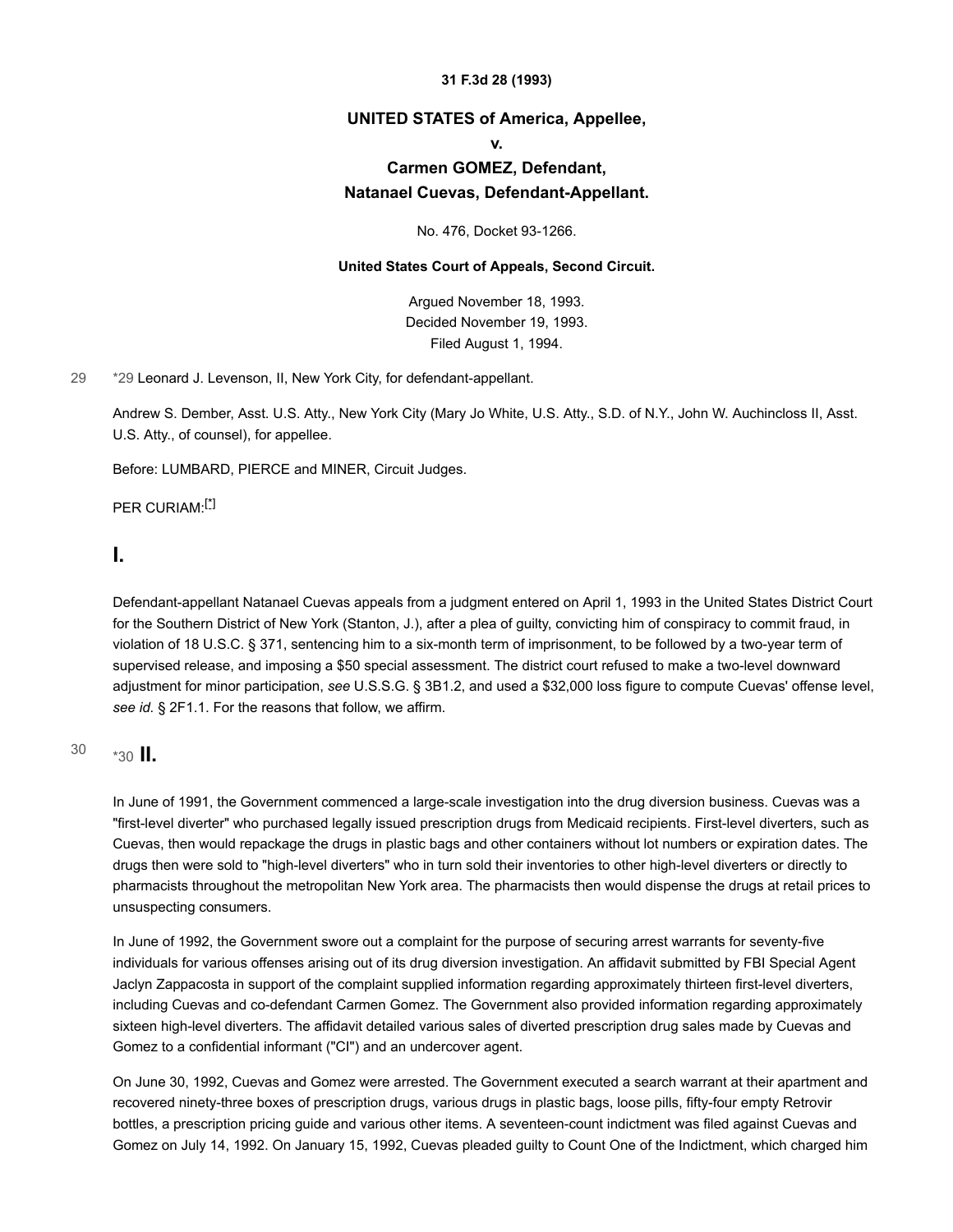with conspiring to violate various provisions of the Federal Food, Drug, and Cosmetic Act pertaining to the adulteration and misbranding of prescription drugs, in violation of 18 U.S.C. § 371.

In its presentence report ("PSR"), the Probation Department fixed Cuevas' base offense level at six. It then added five levels to reflect the \$52,229 loss previously stipulated by the parties and an additional two levels because the offense involved more than minimal planning. With a two-level downward adjustment for acceptance of responsibility, U.S.S.G. § 3E1.1(a), the adjusted offense level of eleven called for a sentencing range, in Cuevas' criminal history category (I), of eight to fourteen months. Cuevas objected to various aspects of the PSR by letter dated March 11, 1993. He argued, inter alia, that the amount of loss, if any, under section 2F1.1 was "in the range of \$2,000 to \$5,000" and that he no longer wished to be bound by the \$52,229 figure he agreed to in the plea agreement. Cuevas also argued that he was entitled to a two-level reduction for his minor role in the offense.

At the sentencing hearing, the district court recalculated the amount of loss and came up with a figure of \$32,000. The district court arrived at the figure by subtracting the value of the prescription drugs recovered and purchased by the Government, reflected in the amount the Government actually paid for the drugs, from their retail value. The district court also rejected Cuevas' contention that he was entitled to a downward adjustment for his minor role in the overall conspiracy, finding that the role in the offense should be determined within the context of the charge to which Cuevas pleaded guilty and the defendants' behavior "with respect to their own particular transactions and the drugs in their own particular apartment." The district court thereafter recalculated Cuevas' offense level to be ten and sentenced him to a term of imprisonment of six months, to be followed by a two-year term of supervised release and a \$50 special assessment.

### **III.**

[31](#page-2-0)

<span id="page-2-0"></span>Cuevas first contends that the district court erred in failing to make a two-level downward adjustment to reflect his minor role in the offense. We disagree. Section 3B1.2 of the Guidelines authorizes a two-level decrease in a defendant's offense level if he was a minor participant in the criminal activity, but a defendant must prove by a  $*31$  preponderance of the evidence that he is entitled to this adjustment. *See, e.g., United States v. Soto,* [959 F.2d 1181, 1187 \(2d Cir. 1992\).](https://scholar.google.com/scholar_case?case=4770214365773944587&q=93-1266&hl=en&as_sdt=6,31) The district court's finding as to the defendant's role in the offense is subject to review only for clear error, *see United States v. Garcia,* 920 F.2d [153, 156 \(2d Cir.1990\) \(per curiam\), and due deference is given to its application of the Guidelines to the facts,](https://scholar.google.com/scholar_case?case=3168375514729824192&q=93-1266&hl=en&as_sdt=6,31) *see United States v. Davis,* 967 F.2d 84, 88-89 (2d Cir.), *cert. denied,* [\\_\\_\\_ U.S. \\_\\_\\_, 113 S.Ct. 356, 121 L.Ed.2d 270 \(1992\).](https://scholar.google.com/scholar_case?about=1115775484020864697&q=93-1266&hl=en&as_sdt=6,31)

The district court properly evaluated Cuevas' role in the offense solely by reference to the actions of Cuevas and Gomez. The Guidelines provide that "[i]f a defendant has received a lower offense level by virtue of being convicted of an offense significantly less serious than warranted by his actual criminal conduct, a reduction for a mitigating role under this section ordinarily is not warranted because such defendant is not substantially less culpable than a defendant whose only conduct involved the less serious offense." U.S.S.G. § 3B1.2, Application Note 4. Cuevas' base offense level was predicated on the amount of drugs involved in the sales to the CI and undercover agent by Cuevas and Gomez, and the amount recovered from their apartment, instead of the total amount involved in the entire drug diversion scheme. Cuevas' argument would allow him to secure a downward adjustment based on his relative role in the entire drug diversion scheme, while his base [level is calculated on his narrower conduct in the charged offense. We are not prepared to follow this path.](https://scholar.google.com/scholar_case?case=4675076598951425203&q=93-1266&hl=en&as_sdt=6,31) *See United States v. Olibrices,* 979 F.2d 1557, 1560 (D.C.Cir.1992) (reduction for minor role in offense cannot be awarded when larger offense was not taken into account in setting base level) (citing section 3B1.2, Application Note 4); *United States v. Lillard,* [929 F.2d 500, 502-03 \(9th Cir.1991\) \(commentary to section 3B1 does not allow consideration of larger narcotics conspirac](https://scholar.google.com/scholar_case?case=17682234295996612480&q=93-1266&hl=en&as_sdt=6,31)y in determination of mitigating roles as to separate distribution charge). Since the record is clear that Cuevas is not entitled to a downward adjustment based on his activity with Gomez, we find no basis to disturb the district court's findings.

Cuevas also contends that the district court erred in computing his offense level under section 2F1.1. Section 2F1.1 provides a schedule to adjust a defendant's offense level in relation to the amount of the loss resulting from the defendant's fraud. Under the Guidelines, "loss" may consist of probable loss resulting from the fraud. *United States v. Brach,* 942 F.2d [141, 143 \(2d Cir.1991\). Where the fraud involves a misrepresentation regarding an item that has some value, the loss is th](https://scholar.google.com/scholar_case?case=16023788466814454436&q=93-1266&hl=en&as_sdt=6,31)e difference between the amount paid by the victim for the item and the amount for which the victim could resell it. U.S.S.G. § 2F1.1, Application Note 7(a).

Cuevas argues that there was no loss to the ultimate purchasers because there is no showing that they did not receive valuable and effective drugs. In determining the amount of loss, however, the sentencing court need only make a